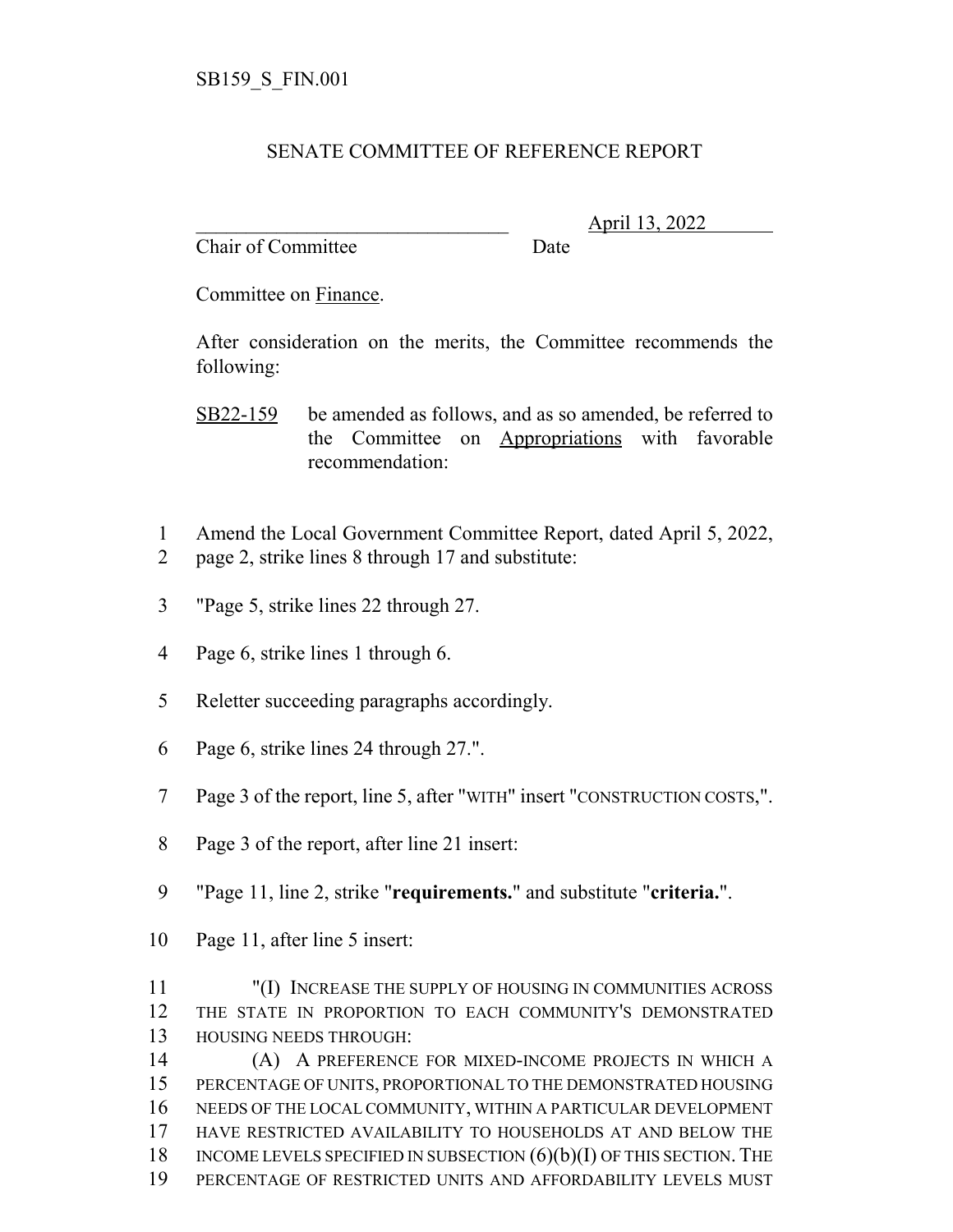COMPLY WITH LAWS ENACTED BY LOCAL GOVERNMENTS PROMOTING THE DEVELOPMENT OF NEW AFFORDABLE HOUSING UNITS PURSUANT TO SECTION 29-20-104 (1). (B) DEVELOPMENTS IN WHICH HOUSING UNITS ARE RESTRICTED AT INCOME LEVELS DEMONSTRATED BY LOCAL COMMUNITY NEEDS AS 6 SPECIFIED IN SUBSECTION  $(6)(b)(I)$  OF THIS SECTION;". Renumber succeeding subparagraphs accordingly. Page 11, line 6, after "IN" insert "OR SERVE".". Page 3 of the report, strike line 23 and substitute: "(V) ENSURE THE LONG-TERM AFFORDABILITY OF ANY DEVELOPMENT OR PROJECTS FUNDED BY THE LOAN PROGRAM; **(VI) INCLUDE UNITS THAT ARE RESTRICTED FOR RENTAL USAGE**  TO". Page 3 of the report, after line 27 insert: 15 "Page 11, line 19, strike " $(6)(a)(IV)$ ." and substitute " $(6)(a)(VII)$ . (b) (I) THE RENTAL AND HOME OWNERSHIP TARGETS APPLICABLE TO LOCAL COMMUNITIES ACROSS THE STATE AS REQUIRED BY SUBSECTION  $(6)(a)(I)$  OF THIS SECTION ARE SPECIFIED IN THIS SUBSECTION  $(6)(b)(I)$  IN ACCORDANCE WITH THE FOLLOWING: 20 (A) FOR A HOUSEHOLD RESIDING IN HOUSING ON A RENTAL BASIS, ANNUAL INCOME OF THE HOUSEHOLD IS AT OR BELOW ONE HUNDRED TWENTY PERCENT OF THE AREA MEDIAN INCOME OF HOUSEHOLDS OF THAT 23 SIZE IN THE COUNTY IN WHICH THE HOUSING IS LOCATED; (B) FOR A HOUSEHOLD RESIDING IN HOUSING ON A HOME-OWNERSHIP BASIS, ANNUAL INCOME OF THE HOUSEHOLD IS AT OR BELOW ONE HUNDRED TWENTY PERCENT OF THE AREA MEDIAN INCOME OF HOUSEHOLDS OF THAT SIZE IN THE COUNTY IN WHICH THE HOUSING IS LOCATED; **(C)** FOR A HOUSEHOLD RESIDING IN HOUSING ON A RENTAL BASIS IN RURAL RESORT COUNTIES, ANNUAL INCOME OF THE HOUSEHOLD IS AT OR BELOW ONE HUNDRED FORTY PERCENT OF THE AREA MEDIAN INCOME OF HOUSEHOLDS OF THAT SIZE IN THE COUNTY IN WHICH THE HOUSING IS LOCATED; AND (D) FOR A HOUSEHOLD RESIDING IN HOUSING ON A HOME OWNERSHIP BASIS IN RURAL RESORT COUNTIES, ANNUAL INCOME OF THE HOUSEHOLD IS AT OR BELOW ONE HUNDRED SIXTY PERCENT OF THE AREA MEDIAN INCOME OF HOUSEHOLDS OF THAT SIZE IN THE COUNTY IN WHICH